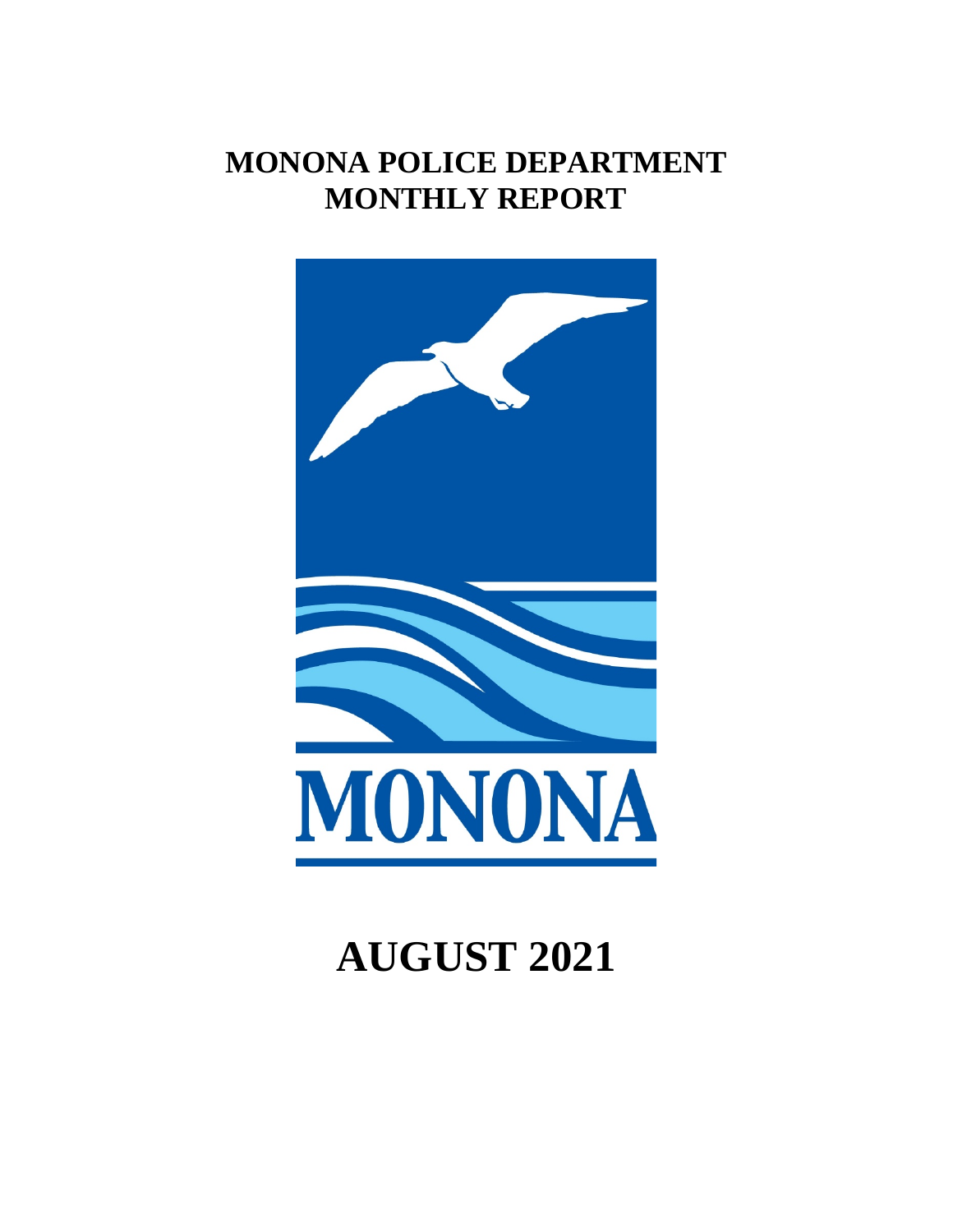#### **OPERATIONS DIVISION**

In August of 2021, the Operations Division handled 43 vehicle crashes, issued 43 traffic warnings, 59 traffic citations, and 3 parking tickets. Our call total for August was 966 calls for service.

#### **Training**

K9 Miya and Sergeant Adam Nachreiner attended a monthly 8-hour K9 training.

## **Security Checks**

Officers performed 31 security checks in the month of August. A security check is when an officer goes into a business and walks around to meet with staff to discuss any problems that the businesses are aware of. This also serves as a deterrent for theft. For the overnight shift, this entails checking the perimeter of the business and pulling on doors to make sure the businesses are secure.

# **Retail Thefts**

There were 25 retail theft cases in August, down quite a few from the 38 cases in July. Around 40 cases are typical in a month. These cases can be time consuming if the suspect flees and follow-up outside the City is necessary.

#### **Use of Force Incidents**

On August 3rd, 2021 at 8:59 p.m. an officer was dispatched to Goodwill for a retail theft. An adult female suspect was pushing a cart erratically in the Wal-Mart parking lot. Upon arrival of police the subject struggled against being placed into handcuffs and was decentralized to the ground. The subject was taken into custody after the resistive act. Total of the merchandise taken was \$500. (MO21-06579) F/W 20

On August  $12<sup>th</sup>$ , 2021 at 7:37 p.m. officers were dispatched to Wal-Mart for a retail theft. Three teenage subjects stole alcohol and LED lights, and were fleeing in a vehicle. Upon arrival, the suspects drove by the officers. Officers attempted to stop the vehicle but it fled at high speeds. The officers continued to follow the vehicle. At the intersection of Pflaum Road and HWY 51 the suspects made an evasive move across all lanes of traffic at the red light. A pursuit began, but was terminated by the Sergeant in accordance with policy. The suspects fled from the car on Lake Point Dr and were not located. (MO21- 06860)

On August  $19<sup>th</sup>$ , 2021 at 11:55 p.m. Monona officers heard over the Dane County Sheriff radio that a stolen auto, which was believed to have been taken in a carjacking 30 minutes prior at gunpoint, was heading towards Monona. When our officer observed the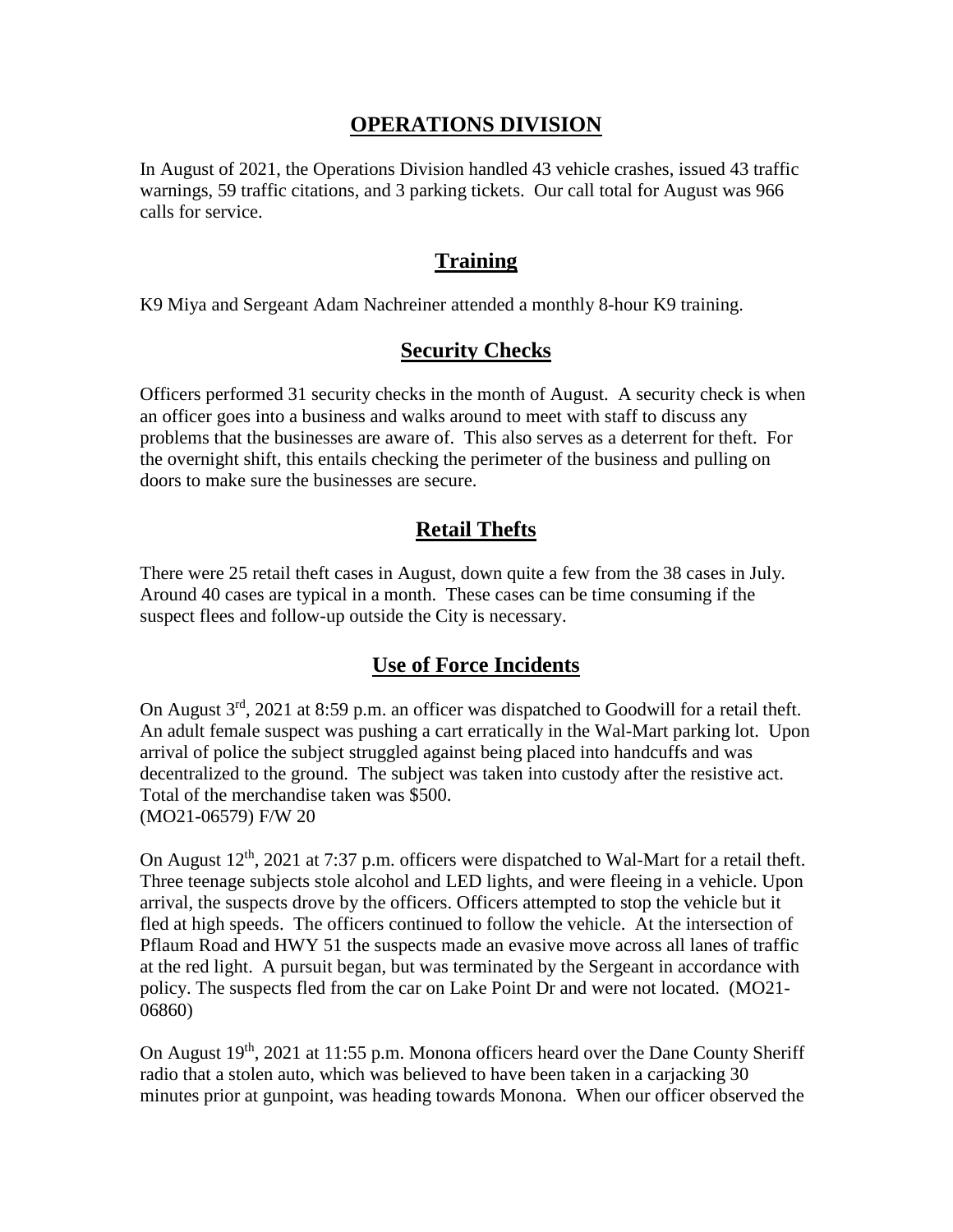car, he attempted to stop it just before where his partner had set up a tire deflation device. The car struck the deflation device and stopped further down the roadway where three male subjects fled on foot. The vehicle contained 25.6 grams of marijuana. The vehicle was indeed stolen, and although it was the same make/model involved in the carjacking, it was not the same vehicle. Several units checked the area but the suspects remained at large. (MO21-07080)

On August 21<sup>st</sup>, 2021 at 9:19 p.m. an officer observed a stolen auto in front of them on South Towne Drive. A traffic stop was attempted but the vehicle fled at high speeds. The pursuit was terminated. (MO21-07115) Suspect not identified.

On August  $26<sup>th</sup>$ , 2021 at 4:09 p.m. Monona officers were notified that a man wanted by the FBI was at Premier Labor to pick up a paycheck. An officer observed the suspect's vehicle and approached the business. When the male exited, he took off running. The male got into to his vehicle and was able to lock the door before the officer could open it. The male then fled at a high rate of speed. Units checked the area but were unable to locate the suspect. The US Marshals arrested the male the next day in Fitchburg and he confessed to fleeing from the Monona officer. (MO21-07284) M/B 21

# **Citizen Complaints**

There were two complaints against officers made in the month of August.

The first was a complainant who indicated that the officer who called him the night before was rude and unprofessional. The phone call was reviewed. The man was very defensive with the officer and kept yelling over the officer, so the officer hung up on the man. The officer was counseled as to how better handle a similar situation in the future.

A second complaint was filed regarding an interaction with an officer who was checking on a disabled parking placard. The officer was proactively checking the parking lot of a business and had not exited his squad yet when the complainant returned to her vehicle. The complainant reported that the manner in which the officer approached her regarding the validity of the placard was intimidating. This incident is under review.

# **1st Shift Monthly Report** (Highlighted events)

On August  $17<sup>th</sup>$ , 2021, at 2:44 p.m. a Monona Detective was asked to assist another agency in processing a recovered stolen automobile. Within the stolen car, officers located 104 30 milligram oxycodone pills and a loaded 9mm handgun. All property was left with the originating agency.

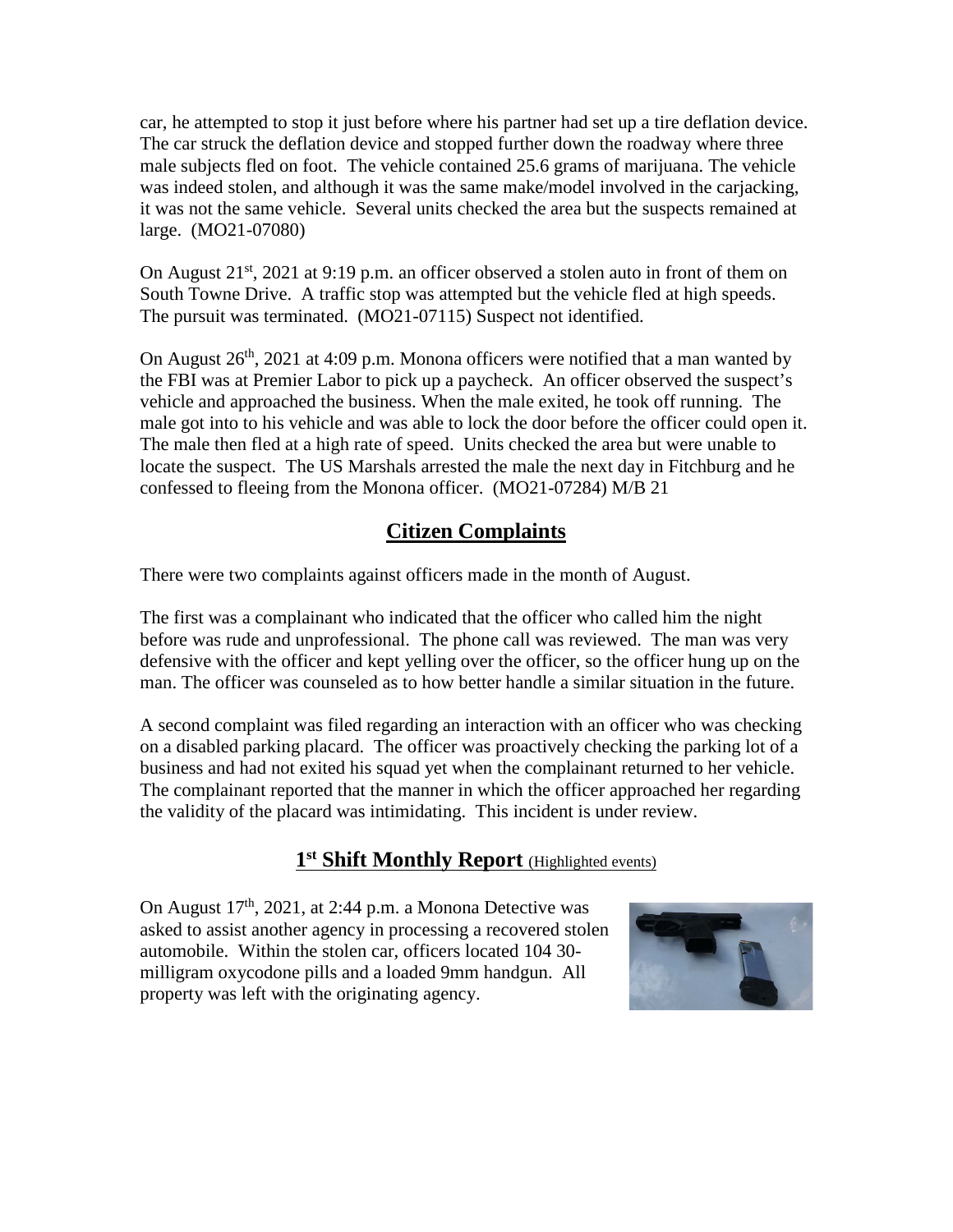# **Officer Overtime Analysis**

| 2021                                                 | <b>MAY</b><br><b>Hrs</b> | <b>JUN</b><br><b>Hrs</b> | <b>JUL</b><br>Hrs            | <b>AUG</b><br><b>Hrs</b> | <b>TOTAL</b><br><b>HRS</b><br>To Date | <b>APPROX</b><br>COST<br>To Date |
|------------------------------------------------------|--------------------------|--------------------------|------------------------------|--------------------------|---------------------------------------|----------------------------------|
| TRAINING CONSORTIUM (In-Service)                     | 24                       | 8                        | $\overline{\phantom{0}}$     | $\overline{\phantom{0}}$ | 112.5                                 | \$6,258                          |
| TRAINING CONSORTIUM (Instructors for In-Service)     | 8                        |                          |                              |                          | 24.5                                  | \$1,363                          |
| OTHER REQUIRED TRAINING (ECIR/Radar/CPR/K9)          | 24                       | $\overline{\phantom{a}}$ | 24                           |                          | 135                                   | \$7,510                          |
| OPTIONAL OFFICER TRAINING                            | $\overline{\phantom{a}}$ | $\overline{\phantom{a}}$ | $\qquad \qquad \blacksquare$ | $\overline{\phantom{0}}$ | 33                                    | \$1,836                          |
|                                                      |                          |                          |                              |                          |                                       |                                  |
| <b>SICK LEAVE Coverage</b>                           | 24                       | $\overline{\phantom{a}}$ | 24                           | 41.5                     | 171.5                                 | \$9,541                          |
| <b>VACATION Coverage</b>                             | 32                       | 48                       | 90                           | 56                       | 322                                   | \$17,913                         |
| <b>FLOATING HOLIDAY Coverage</b>                     | 8                        | 16                       | $\overline{4}$               | 12                       | 60                                    | \$3,338                          |
| FMLA Coverage (Work injury, baby leave, etc)         |                          | 24                       | 72                           | 8                        | 104                                   | \$5,786                          |
|                                                      |                          |                          |                              |                          |                                       |                                  |
| <b>COURT</b>                                         | 13                       | 10                       | 8.5                          | $\overline{7}$           | 122.75                                | \$6,829                          |
|                                                      |                          |                          |                              |                          |                                       |                                  |
| LATE/EARLY CALL or SERIOUS INCIDENT                  | 3.25                     | 23.75                    | 21.75                        | 15.25                    | 143.5                                 | \$7,983                          |
| Special Event (Meeting, Parade, Festival, Drug Work) | 9.5                      | 24                       | 104                          | 39                       | 207.25                                | \$11,529                         |
| <b>Mental Health Case</b>                            |                          | 0.5                      | 23.5                         | 2.5                      | 34.5                                  | \$1,919                          |
|                                                      |                          |                          |                              |                          |                                       |                                  |
| Officer Dispatch Coverage                            | $\overline{\phantom{0}}$ | $\overline{a}$           | $\frac{1}{2}$                | $\overline{a}$           | 0                                     | \$0                              |
|                                                      |                          |                          |                              |                          |                                       |                                  |
| MG High School OT (Reimbursed)                       |                          |                          | $\overline{\phantom{a}}$     | 3.75                     | 3.75                                  | \$209                            |
| <b>TRAFFIC GRANT (Reimbursed)</b>                    | 36                       | 40                       | 28                           | 24                       | 295.5                                 | \$16,439                         |
| <b>TASK FORCE (Reimbursed)</b>                       |                          |                          |                              |                          | 0                                     | \$0                              |
|                                                      |                          |                          |                              |                          |                                       |                                  |
| <b>TOTAL HRS</b>                                     | 181.75                   | 194.25                   | 399.75                       | 209.00                   | 1774.75                               |                                  |
| Expense Per Month @ average OT rate \$55.63 / HR     | \$10,111                 | \$10,806                 | \$22,238                     | \$11,627                 |                                       | \$98,729                         |

Lieutenant Curtis Wiegel is the Operations Commander and 1<sup>st</sup> shift patrol supervisor. He can be reached at <u>cwiegel@ci.monona.wi.us</u>.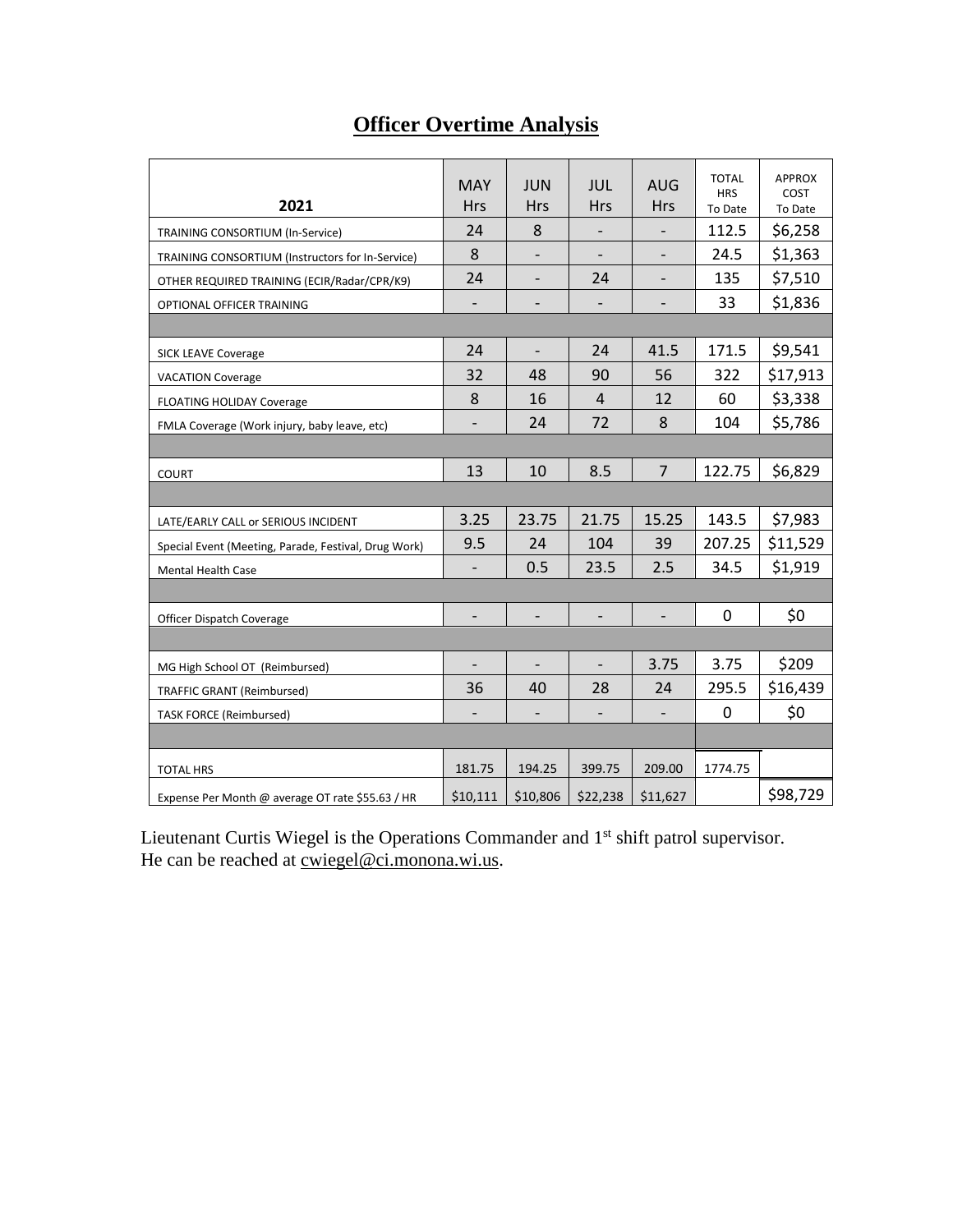# **2nd Shift Monthly Report**

On second shift, officers conducted 50 traffic stops. The shift handled 17 Retail Thefts, and 23 crashes. There was also one arrest for Operating While Intoxicated.

The following are some of the cases second shift handled this month:

On August 3<sup>rd</sup> at about 4:39 p.m. officers responded to the intersection of Monona Drive and Broadway for a vehicle shooting at another vehicle. Officers checked the area but were unable to locate either of the vehicles involved. However, officers did recover two spent shell casings on Broadway, west of Monona Drive. Officers also spoke to witnesses. This investigation is ongoing.

On August  $12<sup>th</sup>$  at about 7:37 p.m. Officers were dispatched to Wal-Mart for three juveniles stealing liquor. The juveniles were reported to have fled the area. In responding to the scene, officers located the vehicle on South Towne Drive and attempted to stop it. The vehicle fled at a high rate of speed and eluded officers. A check showed that the vehicle was stolen. The vehicle was later located abandoned in the 2100 block of Lake Point Drive. The vehicle was processed and returned to its owner.

On August 27<sup>th</sup> at about 7:48 p.m. officers were sent to the 100 block of Femrite Drive for a burglary. Upon arrival, officers discovered that several storage lockers had been broken into. Through the officer's investigation, video surveillance was obtained. The suspect was identified and located a couple of days later and arrested for the offense.

Sergeant Jeremy Winge is the  $2<sup>nd</sup>$  shift patrol supervisor and can be contacted at: jwinge@ci.monona.wi.us

# **3rd Shift August 2021 Monthly Report**

During the month of August  $3<sup>rd</sup>$  shift officers for the Monona Police Department conducted 17 traffic stops, resulting in 4 citations and 13 warnings. Officers arrested two individuals for operating while intoxicated, and responded to several disturbance calls.

On August  $5<sup>th</sup>$ , 2021, at 6:15 a.m. an officer was on patrol near the 4500 block of Winnequah Road when he heard the sounds of a subject in distress. The officer located the subject in Lake Monona, approximately 50 yards off a pier. The officer stripped his duty gear and went into the water to bring the individual to shore. The investigation determined that subject went into the water in an attempt to take their own life. The subject was transported by Monona EMS to a local hospital for evaluation and treatment.

On August  $13<sup>th</sup>$ , 2021, at 5:04 a.m. officers located a stolen Dodge Charger on W. Broadway that had the VIN modified to allow registration in Wisconsin. The vehicle was confirmed stolen through the State of Georgia. The investigation is ongoing.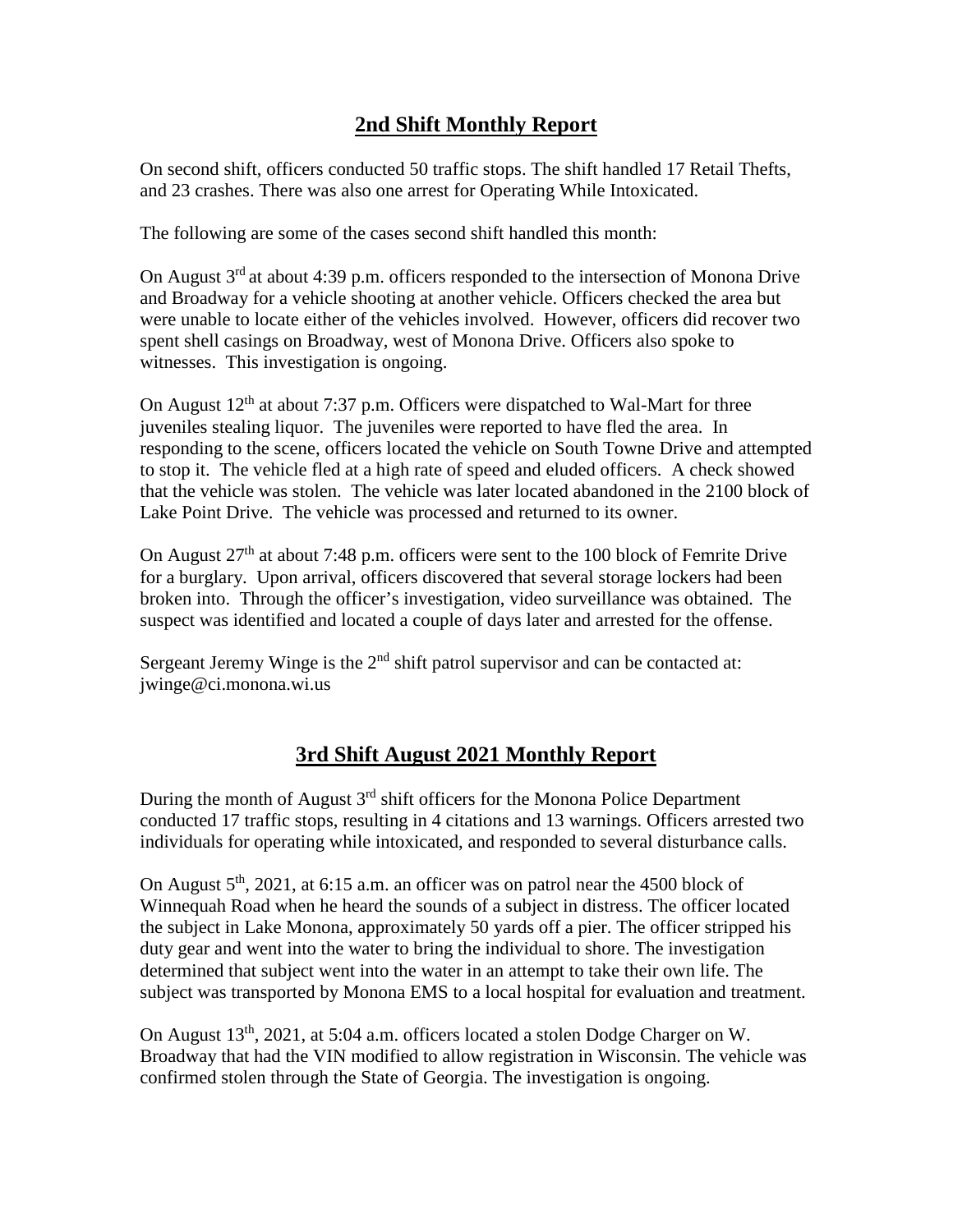On August  $14<sup>th</sup>$ , 2021 at 2:23 a.m. officers responded to Tully's II for an active bar fight with the bouncer. Officers arrived on scene and detained two patrons who were upset with the bouncer for yelling at them when they tried to carry alcohol out of the establishment. The subjects were cited for disorderly conduct based on the significant disturbance caused to the business and customers.

On August  $19<sup>th</sup>$ , 2021 at 11:55 p.m. officers assisted the Town of Madison Police who were behind a stolen automobile that was possibly involved in a carjacking in the City of Madison. Officers attempted a traffic stop on the vehicle on HWY 12 near HWY 51. The vehicle attempted to elude officers. A Monona officer safely and successfully deployed a tire deflation device. After a short vehicle pursuit, the suspects stopped and fled the vehicle. The investigation is ongoing.

On August  $20^{th}$ ,  $2021$  at 3:51 a.m. officers responded to a vehicle stopped in the middle of the roadway on Industrial Drive. The operator was arrested for OWI 3<sup>rd</sup> offense, with a B.A.C. of 0.16 g/210 L.

On August  $25<sup>th</sup>$ ,  $2021$  at 1:15 a.m. officers attempted to make a traffic stop on a speeding vehicle on HWY 12. The vehicle eluded Monona officers, however a short time later, the WI State Patrol located and re-engaged the vehicle. The vehicle crashed after a short distance and the suspect ran on foot. After a short foot pursuit, a Monona officer safely took the suspect into custody.

Sergeant Adam Nachreiner is  $3<sup>rd</sup>$  shift patrol supervisor and can be contacted at anachreiner@ci.monona.wi.us

# **Community Relations Officer August '21 Notable Activities**

08/03- Hosted Criminal Intelligence Meeting at Monona Police Department which included Program Leadership from Community Restorative Court

08/03- Attended Municipal Court Reference Traffic Violation

08/09- Presented Active Shooter Response at Monona Oaks Community Church for The Vine School and Three Angels Christians Schools

08/09- Hosted Ahearn Scholarship Event Zoom Meeting

08/11- Attended Rockin' Brews Marathon Zoom Meeting

08/11- Hosted Monona PD Bike Rodeo Zoom Meeting

08/12- Attended New Monona Police Officers Swear-In at Monona City Hall Parking Lot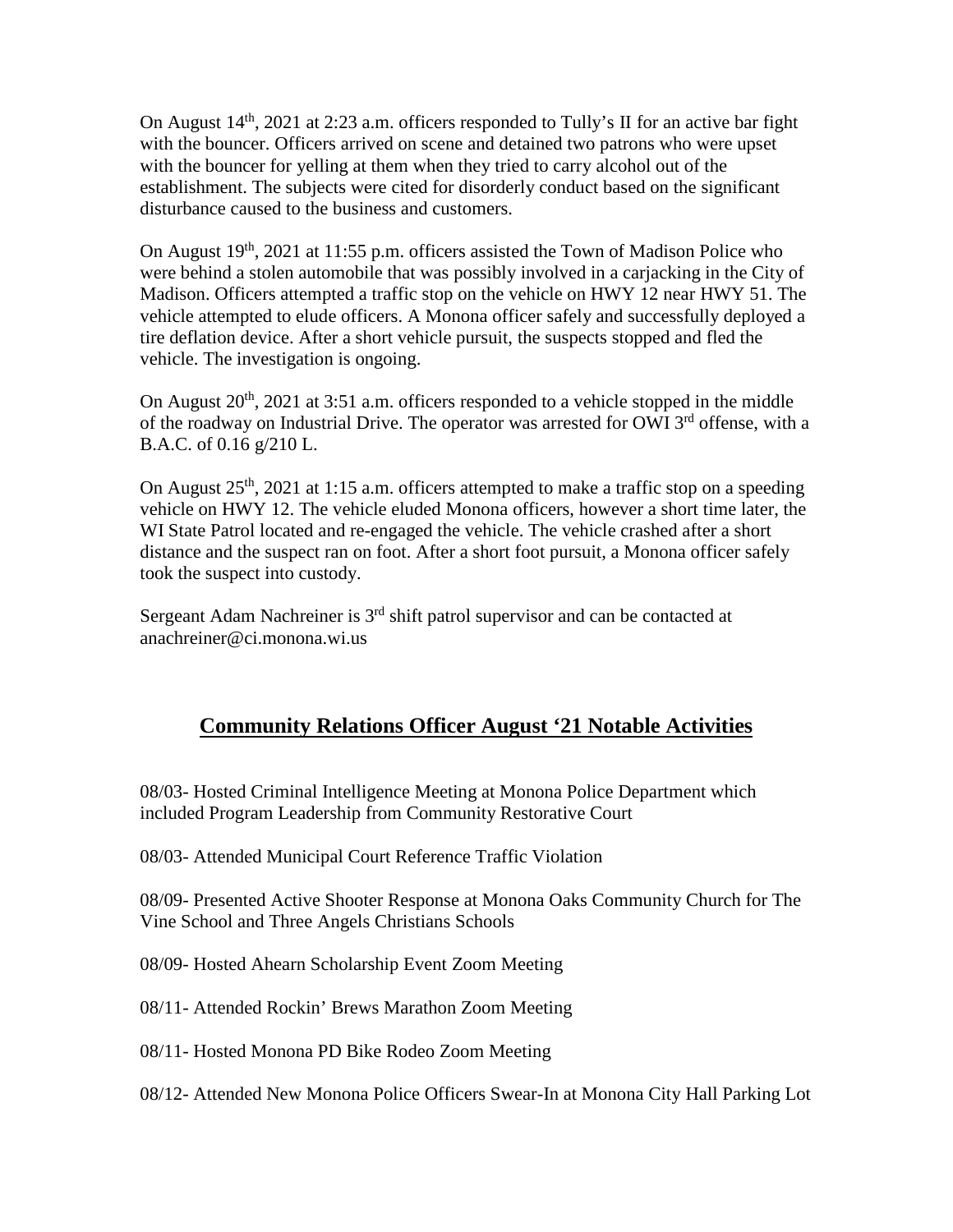08/16- Performed Bike Rodeo Course Walk-Through at Nuestro Mundo with Nuestro Mundo Elementary Staff as well as City of Madison Engineering

08/17- Attended State TRIAD Board Zoom Meeting

08/17- Hosted National Night Out at Winnequah Park

08/18 & 08/19- Instructed Latino Youth Academy at 501 E Badger Road with Amigos en Azul

08/19- Attended Special Olympics Region 6 Law Enforcement Zoom Meeting

08/20- Hosted Coffee For Champions/Raised Money for Special Olympics at Dunkin' Donuts/1501 W Broadway

08/26- Spoke with Program Director Curt Fuszard of Reach A Child reference implementing their program within our department

08/26- Provided Interview with Herald Independent regarding Monona PD Bike Rodeo

08/26- Hosted Monona PD Bike Rodeo Zoom Meeting

08/27- Performed Facebook Live Interview with MESBA Director Devin Renner at La Rosita

08/27- Fundraised throughout City of Monona reference Ahearn Scholarship Event

08/28- Hosted Monona PD Bike Rodeo at Nuestro Mundo Elementary School

08/30- Hosted Ahearn Scholarship Event Zoom Meeting with Race Day Events

08/31- Provided Interview with Herald Independent regarding Ahearn Scholarship Event

08/31- Recorded Social Media PSA with Chief of Police regarding Crosswalk Area at Monona Grove High School prior to first day back to school

08/31- Attended Safe Communities  $4<sup>th</sup>$  Annual Overdose Awareness Day at Olbrich Park

\*Fielded/Shared Good Neighbor Project Concerns with Patrol throughout August

\*Placed Speed Trailers on 300 block of Frost Woods Road, 300 block of Femrite Drive, 4800 block of Winnequah Road and 6200 block of Bridge Road

\*Continued to Update Emergency Key Holder Directory reference Monona Businesses

\*Reviewed License/Application Requests throughout August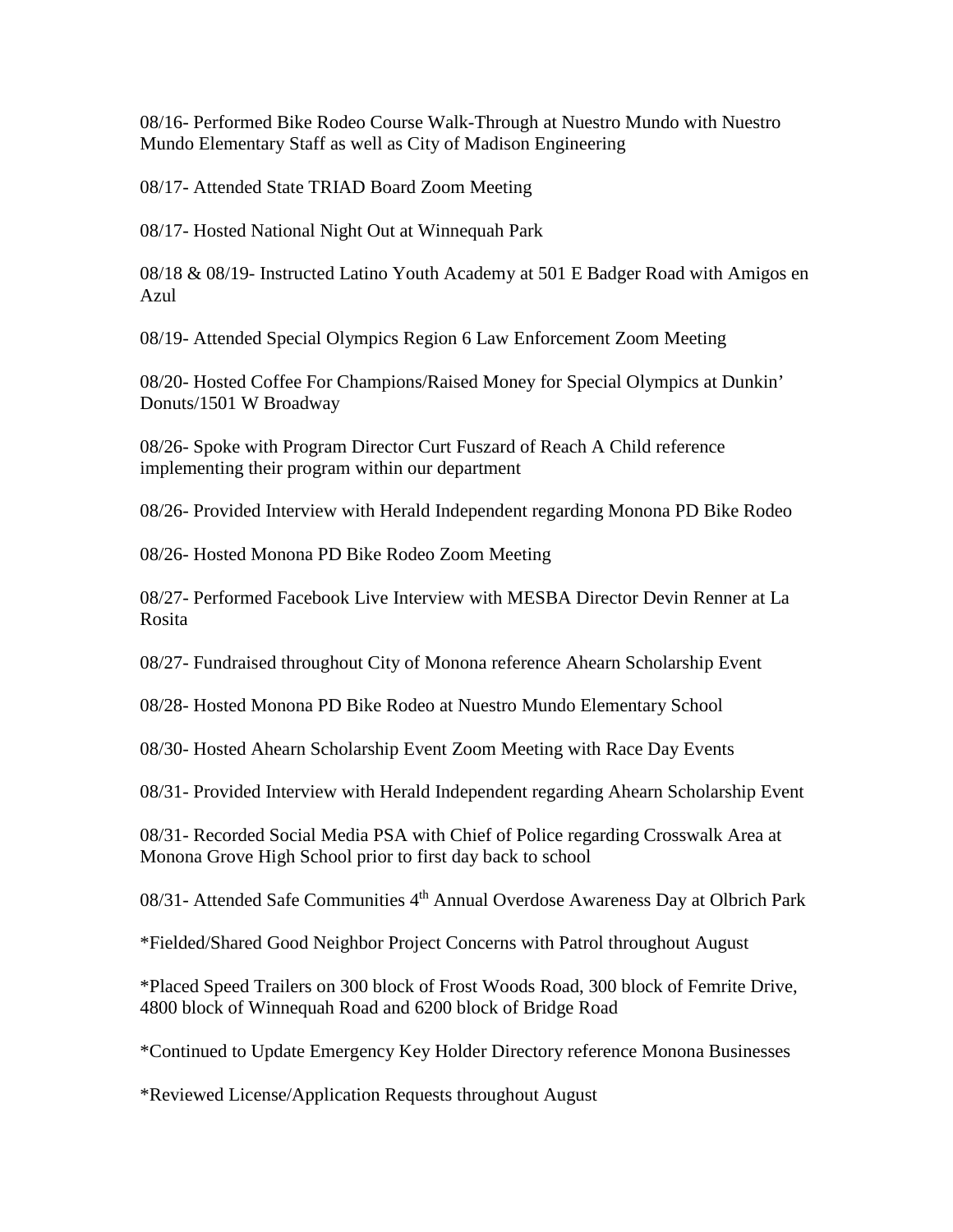# **INVESTIGATIVE DIVISION**

# **Detective Unit**

During the month of August 67 cases were reviewed for possible referral to the Investigative Division.

| 1              |
|----------------|
| 13             |
| 2              |
| 25             |
| $\overline{2}$ |
| $\mathcal{R}$  |
| 15             |
| 2              |
|                |
|                |

Members of the Investigative Unit were assigned to review and/or assist with many of the current and past incidents.

# **Current Investigations**

#### **MO21-01605 – STOLEN VEHICLE**

A vehicle that was involved in a pursuit earlier in the year was impounded by MOPD and sat for several months as no person could prove ownership. Detectives became aware of this vehicle possibly being involved in a large criminal ring that involved expensive stolen high-performance vehicles that have had the VIN altered to make them appear legitimate. Detectives conducted a search of the vehicle and found multiple visible VINs to be fake. Upon discovering the real VIN, the vehicle was confirmed stolen out of Illinois.

#### **MO21-07001 - ASSIST OTHER AGENCY**

Monona Detectives were called to assist Madison PD with an expensive stolen vehicle with an altered VIN, and were able to identify the correct VIN for the vehicle which was stolen out of Illinois. A gun and drugs were recovered from the vehicle.

#### **MO21-06825 & MO21-06791– ASSIST OTHER AGENCY**

Monona Detectives became aware of a new trend of stolen vehicles in Dane County. Monona Detectives identified multiple stolen vehicles in jurisdictions throughout the county. We assisted McFarland PD with a traffic stop and a search warrant in reference to this investigation that resulted in the recovery of two expensive stolen vehicles, both stolen out of Illinois.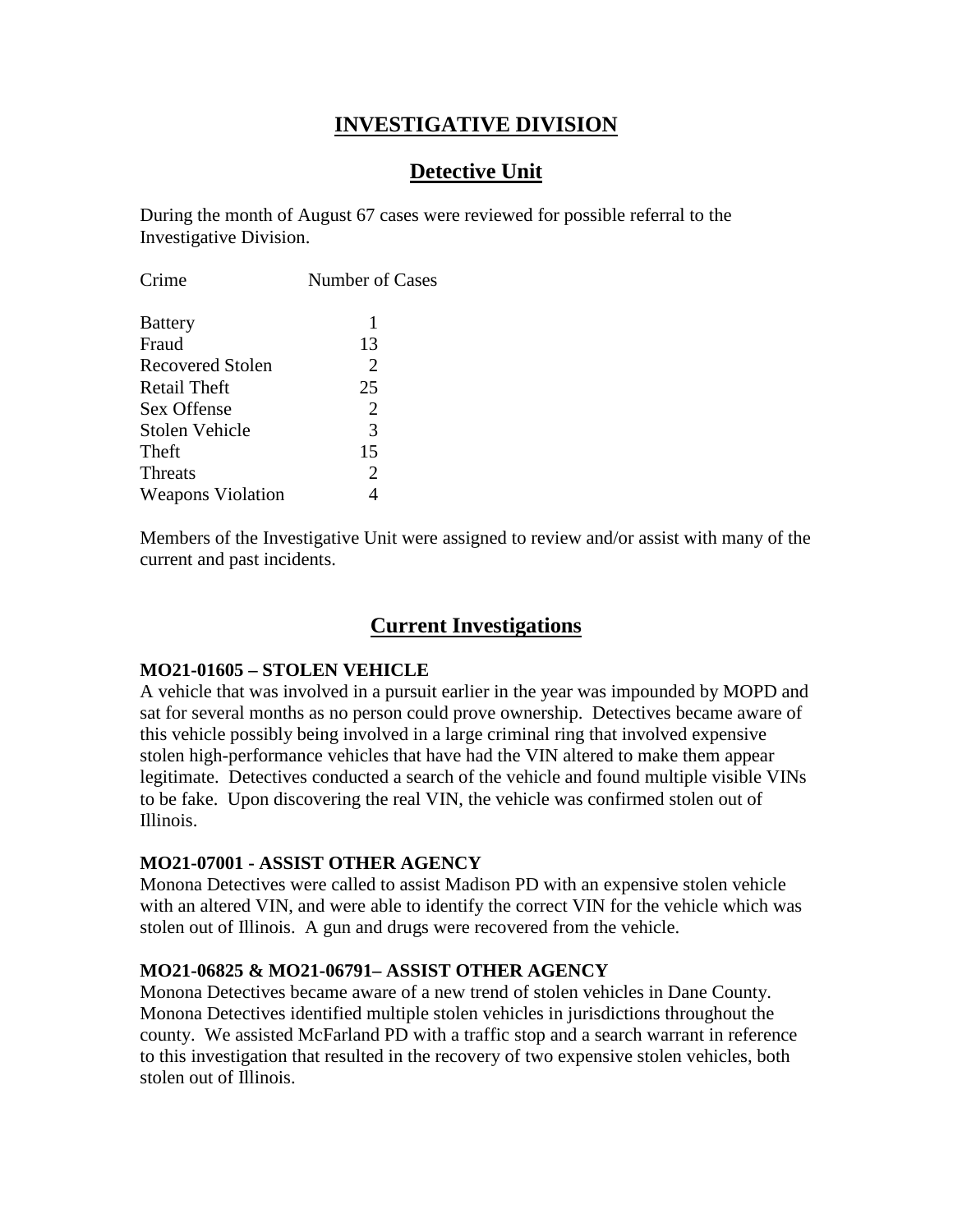#### **MO21-06875 – STOLEN VEHICLE**

Patrol Officers located a vehicle that had been identified as a probable stolen vehicle and had it towed. Detectives executed a search warrant on the vehicle which revealed that this expensive high-performance car was stolen out of Georgia. Monona PD has been involved in the recovery of stolen vehicles valued at over \$400,000.

#### **MO21-07284 PURSUIT**

Detectives assisted patrol in the apprehension of a wanted subject who was seen by a citizen in the 2800 block of Royal Avenue. The FBI and US Marshalls wanted this subject. He fled on foot and left in a vehicle. He got away but was found by the USMS the following day.

#### **MO21-06569 SHOOTING**

A detective responded to West Broadway near Monona Drive where one vehicle shot several rounds at another vehicle (Both occupied and moving). Both vehicles left the area and no victims ever showed up at any area hospitals. One of the rounds went through a nearby business shortly after they closed for the day. Below is the suspect vehicle in this shooting (White Jeep Renegade).



#### **MO21-07325 BURGLARY**

A suspect committed a daytime burglary of the storage units of an apartment complex in the 100 block of Femrite Drive. One handgun with ammunition along with a lot of other property was taken after locks were cut off the units. The suspect has yet to be identified and the vehicle he used looks to be one that was stolen in Madison a couple of days before this crime.

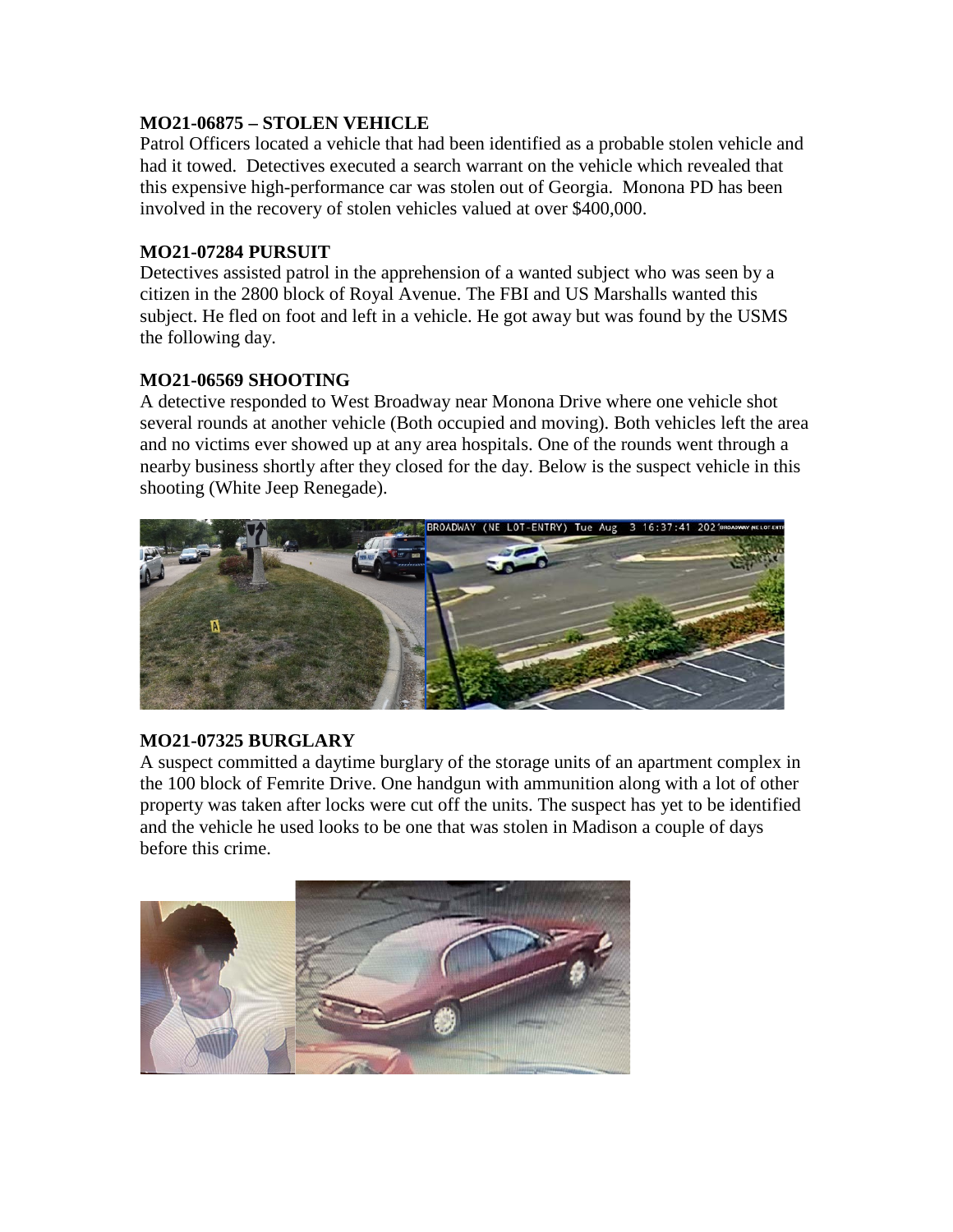#### **Other Activities**

Property Room management Municipal Court officer duties Auto theft task force meeting Attended National Night Out Cleaned out the MOPD Armory Testified at court

Monona Detectives and Patrol participated in an operation with the Dane County Stolen Auto Task Force. This operation focused on the recovery of stolen vehicles and apprehension of occupants.

If you have information to provide in these or other incidents, please contact: Det. Sgt. Ryan Losby can be contacted at [rlosby@ci.monona.wi.us](mailto:rlosby@ci.monona.wi.us) Det. Matthew Bomkamp can be contacted at [mbomkamp@ci.monona.wi.us](mailto:mbomkamp@ci.monona.wi.us)

## **School Resource Officer**

SRO Wunsch is currently assisting in the Patrol Division until school resumes.

School Resource Officer Luke Wunsch can be contacted at [Lwunsch@ci.monona.wi.us](mailto:Lwunsch@ci.monona.wi.us)

# **Citation and Arrest Statistics**

During the month of August, the Monona Police issued numerous traffic citations, municipal ordinance (non-traffic) citations, parking citations and warnings. In addition, there were many referrals for charges. See the detail below.

| <b>Traffic Citations</b>             | 59       |
|--------------------------------------|----------|
| <b>Municipal Ordinance Citations</b> | 14       |
| <b>Parking Citations</b>             | 3        |
| <b>Traffic Warnings</b>              | 43       |
| <b>Adult Arrests &amp; Referrals</b> | 6        |
| Juvenile Arrests & Referrals         | $\Omega$ |
| <b>Warrant Arrest</b>                | 0        |
| Eligible CRC Referrals               |          |

Each of the adult and juvenile arrests and referrals take at least an hour of the Dispatchers' time to complete the reports and intake paperwork for the Dane County District Attorney's Office. Once completed these forms and reports are reviewed by the Investigations Lieutenant before submitting them to the DA's Office. **Each of these submissions is reviewed for referral to the Dane County Community Restorative Court (CRC).** CRC is a program to address youthful offenders, age  $17 - 25$ , with little